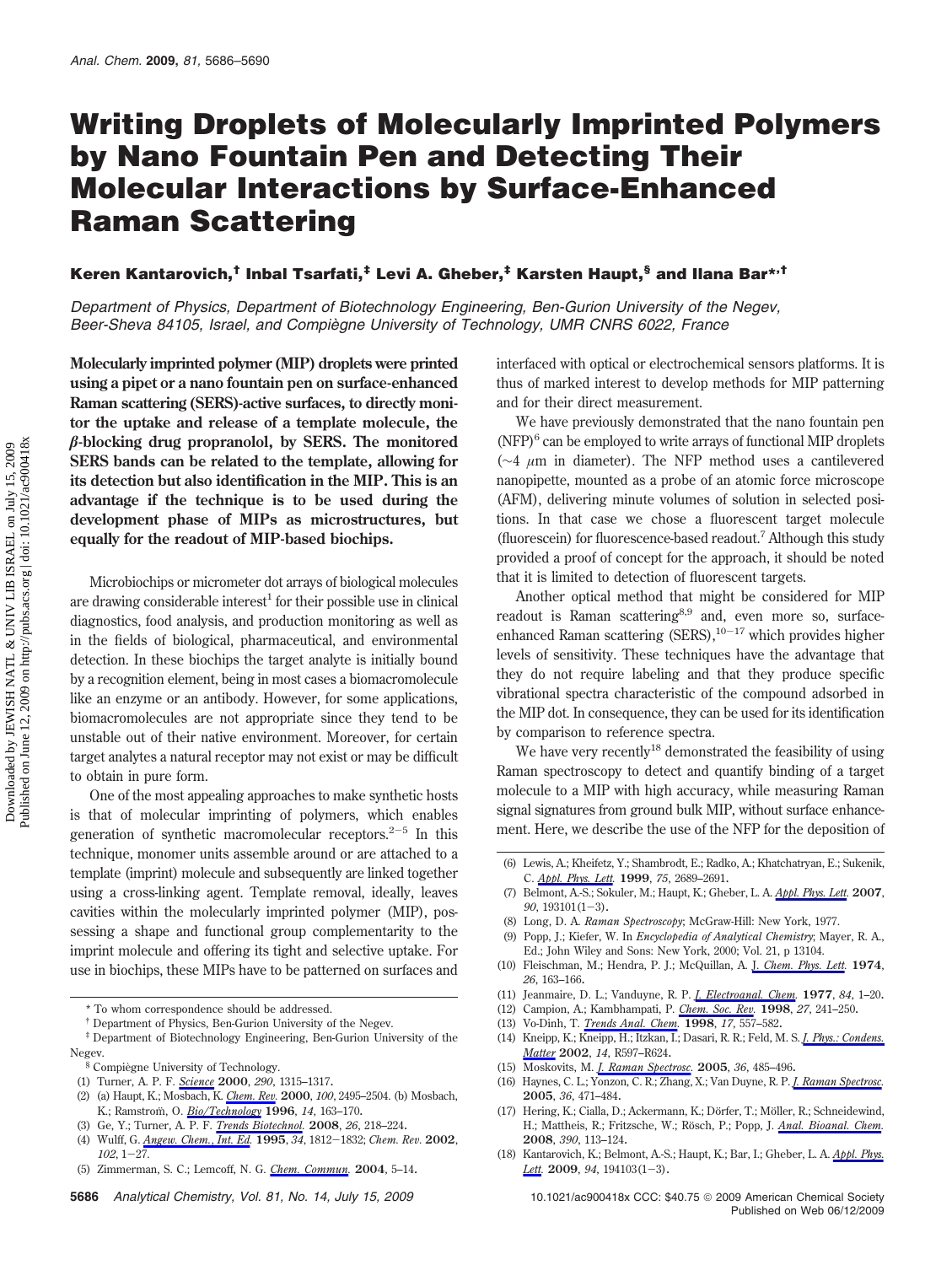MIP droplets and the detection of target binding to the droplets by SERS. We have chosen the  $\beta$ -blocking drug (S)-propranolol as a model target for which we have prepared a MIP. The polymer is identical to the one used in our earlier publication<sup>18</sup> describing Raman measurements on MIPs and nonimprinted control polymers. The MIP was deposited on the gold-coated patterned surface of a SERS-active substrate. This deposition, combined with Raman and SERS for detection and characterization of the template and of the template molecule bound to the MIP, offers the advantage of testing these droplets for application in sensors on a microscale and for promoting the concept of miniaturized arrayed sensors.

#### **EXPERIMENTAL SECTION**

**Materials.** The materials used for MIP preparation include trimethylolpropane trimethacrylate (TRIM), methacrylic acid (MAA), diethyleneglycol dimethylether (diglyme), poly(vinyl acetate) (PVAc MW 140 000), the template (*S*)-propranolol, and 2,2-dimethoxy-2 phenyl acetophenone (DPAP). All these materials were purchased from Sigma-Aldrich, except DPAP which was from Fluka.

After establishing the best conditions for preparation, bulk MIPs were synthesized by UV photopolymerization from a mixture containing TRIM (0.0964 *µ*mol), MAA (0.0964 *µ*mol), (*S*)-propranolol (0.0192 *µ*mol), DPAP (5 mg), and 0.168 *µ*L of diglyme containing 2% PVAc. The polymers were deposited by pipettes (500 *µ*m diameter) or NFPs (see below) on the border between the smooth gold-coated surface and on the patterned surface of SERS substrates, respectively. These SERS substrates are engineered on the basis of a photonic crystal, namely, Klarite (D3 Technologies Ltd.), comprising grids of pyramidal wells with  $2 \times$ <sup>2</sup> *<sup>µ</sup>*m<sup>2</sup> aperture and ∼2 *µ*m depth.

Following deposition, the drops were polymerized in a closed compartment under argon atmosphere using a 6 W low-pressure UV lamp (254 nm, Vilber Lourmat) at a 3 cm distance from the light source, for 30 min. The template was eluted by incubation in ethanol/acetic acid 9:1 for 1 h, followed by a brief dipping in ethanol. The MIP samples were then incubated in 300  $\mu$ L of rebinding solution (0.03 g/L) for 40 min prior to redipping in ethanol.

**NFP Printing.** Droplet deposition by NFP was performed under ambient conditions using a near-field scanning optical microscope/AFM (NSOM/AFM) 100 system (Nanonics) with a flat scanner and an optical microscope, enabling the examination of the sample and precise positioning of the nanopipette on the Klarite surface. NFP probes were Cr/Au-covered cantilevers of <sup>500</sup>-<sup>600</sup> *<sup>µ</sup>*m length and 300 nm aperture diameter (Nanonics). The nanopipette was filled from the back with the imprinting mixture. Following deposition, drops were polymerized as mentioned above. The polymer dots were characterized by the AFM, using "Ultrasharp" gold-covered silicon contact cantilevers (Mikromasch, CSC12/CR-Au/15).

**Raman Microspectroscopy.** Raman and SERS spectra of (*S*) propranolol and MIPs deposited over the gold-coated smooth border and the SERS-active patterned grid area of the Klarite substrates were collected with a micro-Raman spectrometer (LabRam UV HR, Jobin-Yvon). The 784.9 nm excitation wavelength of a diode laser was focused onto the sample with an ×50/ 0.75 numerical-aperture microscope objective, with ∼10 mW intensity. The scattered light was redirected from the microscope through a sharp edge long wavepass filter, that rejected the



**Figure 1.** Micrograph of the gold-coated Klarite substrate showing the SERS-active pattern grid area (right side) and the smooth border (left side) with a macrodroplet of (*S*)-propranolol (a). The black and red arrows represent the measurement points for the Raman and SERS spectra. Representative SERS and Raman spectra of the free template (*S*)-propranolol (b and c) and of the molecularly imprinted polymer (MIP) (d and e), respectively, without background subtraction. The integration times used for the measurement of traces b, c, d, and e were 15, 120, 7, and 30 s, respectively.

excitation laser line and the elastically scattered light, and through a confocal pinhole for increased axial resolution. The scattered light was then focused into a 0.8 m dispersive spectrometer, equipped with a 600 groove/mm grating, and the scattered Raman light was detected with an air-cooled charge-coupled device (CCD), consisting of  $1024 \times 256$  pixels. The fingerprint region in the spectra was monitored while scanning the spectrum across the CCD and moving the grating three times. The spectral acquisition was performed following adjustment of the zero-order position of the grating and control of the Rayleigh line position of a (100) polished single-crystal silicon wafer.

To ensure the correct position of the sample relative to the objective, an adjustment was made, based on the information observed by a TV camera monitor. This camera also allowed obtaining measured micrographs of the samples. A representative SERS line map was created by scans over the droplet, using a computer-controlled *x*/*y* motorized stage (Mertzhauser) with step size of 1.5 *µ*m. Successive recordings of Raman spectra from the samples allowed monitoring of the characteristic spectral features of (*S*)-propranolol and of the MIP following synthesis, template removal, and propranolol rebinding. The definition of the measurement parameters and measuring control was done by the LabSpec 4.04 software. The SERS spectra contained a varying background overlaying the SERS signal. In most of the spectra, this background was removed by fitting it to a high-order polynomial and subsequently subtracting this polynomial from the spectra.

### **RESULTS AND DISCUSSION**

For initial investigation, large drops of (*S*)-propranolol (the template molecule) and MIP were applied to the Klarite substrate, resulting in droplets extending over both the smooth gold and the patterned SERS grid, as seen in the micrograph of an (*S*) propranolol droplet (Figure 1a). Therefore, the resulting Raman and SERS signals could be measured in both regions, at the points marked by the black and red arrows, respectively, under identical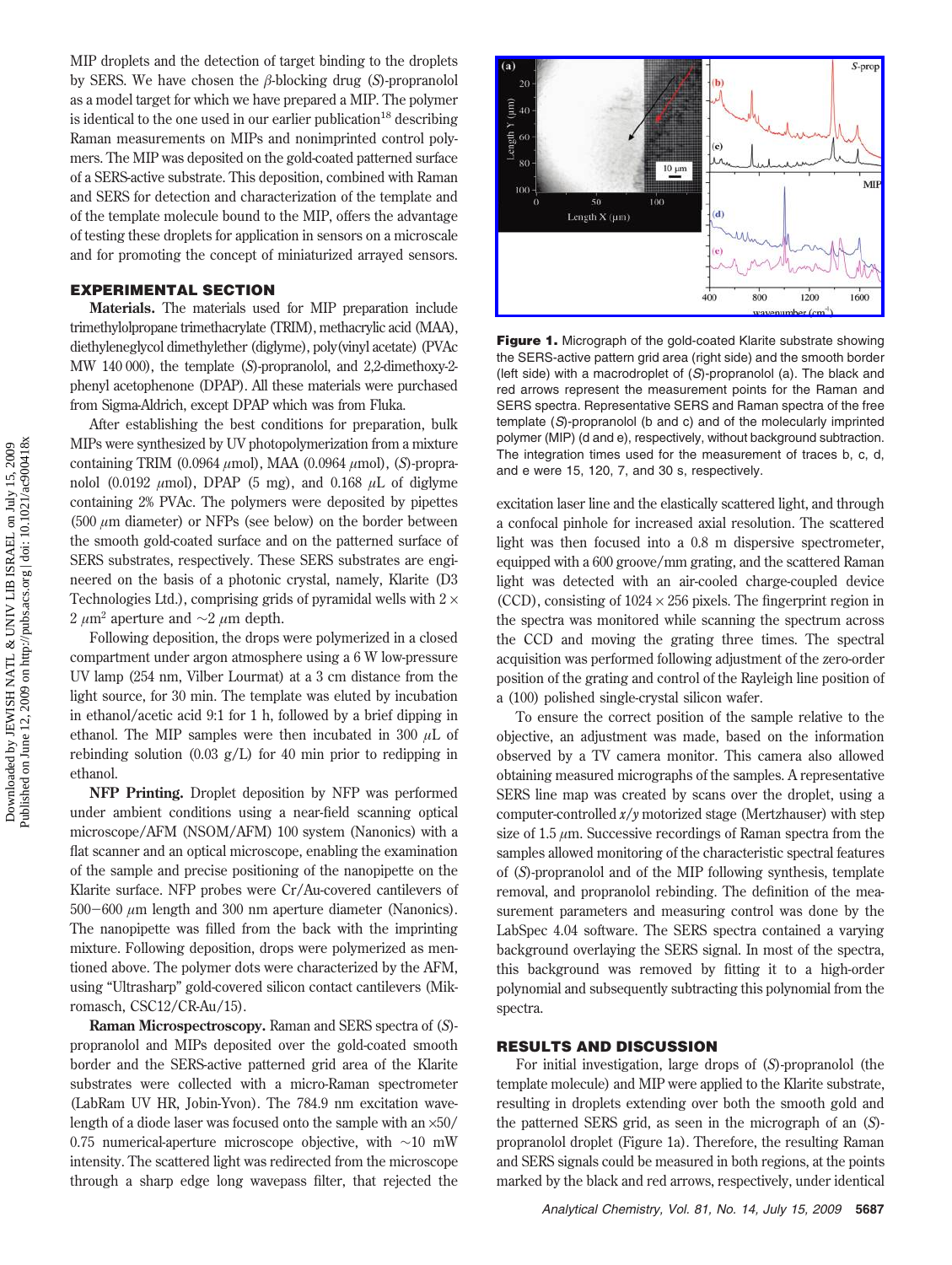conditions. Spectra of (*S*)-propranolol (trace b of Figure 1) and MIP (trace d of Figure 1) on patterned grid (SERS) and of (*S*) propranolol (trace c of Figure 1) and MIP (trace e of Figure 1) on smooth gold (Raman) surfaces are shown. Despite the significantly shorter integration time used for the spectra acquired on the SERS-active region (7 vs 15 s for (*S*)-propranolol and 30 vs 120 s for the MIP) the signals in the SERS spectra are considerably higher than those collected on the smooth gold area. The backgrounds are also higher and likely the result of fluorescence but also of the emission continuum typically appearing in SERS.15,19 The signal enhancement in SERS is related to the localized plasmon characteristics of the SERS substrates, which lead to electromagnetic enhancement.<sup>12-16</sup> For the Klarite surfaces, it was predicted by theoretical modeling that a localized electromagnetic field confined at the edges and in the pit induces the enhancement.<sup>20</sup> This rises from the initial excitation of the localized surface plasmons by the light, which then induces electromagnetic radiation into the molecules, enhancing the Raman scattering by many orders of magnitude.

Also, by comparing the Raman to the corresponding SERS spectra, it is immediately apparent that the latter are quite similar to the non-surface-enhanced spectra, but some differences are encountered. These include changes in wavenumbers, bandwidths, and relative intensities of the bands and even appearance as well as disappearance of bands in the SERS spectra. This behavior could be attributed to the interaction of the samples with the substrate, leading to allowable vibrational modes in the SERS spectra, although they are normally forbidden in the Raman spectra. Furthermore, when the molecules are adsorbed to the surface, slight modification of the symmetry of the molecule might occur, which may lead to differences in mode selection.<sup>21</sup> The orientation of the molecules on the substrate might also affect the spectra leading to strong SERS bands for vibrations with molecular polarizability components perpendicular to the metal substrate. Although the Raman and SERS spectra differ somewhat, the signature of the detected molecules in the latter is specific, allowing their identification with higher sensitivity.

To test the applicability of SERS to detection of the template and of the template bound to MIP microstructures we further focused on measurements of droplets deposited by NFP. A representative SERS spectrum of the free (*S*)-propranolol template is shown in Figure 2a. The spectra are characterized by several distinct bands, with the most prominent being at  $1384.9 \pm 0.8$  cm<sup>-1</sup> and corresponding to the aromatic naphthalene moiety of (*S*) propranolol. In addition, the spectra include the characteristic bands at  $738.3 \pm 0.5$  and  $1585.3 \pm 4.9$  cm<sup>-1</sup>, along with several weaker bands. The SERS spectrum of the MIP, after elution and following rebinding of the template, is shown in Figure 2b-d, respectively. Each of the spectra consists of distinct bands and in general presents a somewhat different pattern. Nevertheless, comparison of these spectra to that of the pure template, Figure 2a, clearly shows that the intensities of the strongest bands originating from (*S*)-propranolol (marked by the arrows) vary, according to the amount of template present in the MIP. In



**Figure 2.** Representative SERS spectra of the (a) free template (*S*) propranolol, (b) molecularly imprinted polymer (MIP), (c) extracted MIP, and (d) after rebinding of the template to the MIP. All the spectra are of samples deposited on the Klarite surface and were measured with integration times of 40 s. The background has been subtracted, and the spectra are plotted on the same scale and are shifted for clarity.

particular, in the MIP, Figure 2b, these bands are quite pronounced; in the extracted MIP, Figure 2c, they were reduced extensively or disappeared (the  $738 \text{ cm}^{-1}$  band) and eventually increased again after rebinding of the template to the polymer matrix, Figure 2d.

Furthermore, by comparing the spectral features originating from (*S*)-propranolol, in the spectrum of the free template, Figure 2a, to those appearing in the MIP, Figure 2b, and in the MIP after rebinding, Figure 2d, it is seen that there are small changes between them, expressed by the observed Raman shifts. Particularly, the bands related to (*S*)-propranolol, when incorporated into the polymer, are shifted to  $735.0 \pm 0.4$ ,  $1382.4 \pm 2.3$ , and  $1568.5 \pm 1.5$ 2.7 cm<sup>-1</sup> in the MIP and the last two bands to  $1381.7 \pm 0.6$  and  $1566.7 \pm 2.3$  cm<sup>-1</sup> in the MIP after rebinding. The exact origin of these shifts in the SERS spectra is not clear yet; however, changes in the shifts should be anticipated if minor structural alterations in the vibrational modes of a molecule incorporated into a polymer matrix occur. It should be noted that a similar observation was encountered by McStay et al.<sup>22</sup> in the Raman spectra of the MIP that was prepared using triazine and BOC-phenylalanine as a template. It is thus very satisfying to note that the peaks related to (*S*)-propranolol in the SERS spectra provide an unambiguous means of identifying the presence of the template in the MIP and can be used for its quantification in template elution and rebinding experiments with MIP.

An additional aspect that has to be considered is how the extent of filling-up the Klarite microwells influences the resulting SERS signals. A three-dimensional (3D) representation of a NFP deposited MIP droplet, as obtained by AFM, is shown in Figure 3a. This 3D image shows that the droplet covers well the patterned grid surface with varying heights, extending from several micrometers above the plane of the surface (overfilled microwells) through empty microwells. In Figure 3b we show the AFM topographic image, and the aligned corresponding micrograph, Figure 3c, of the droplet with the marked lines, along which SERS spectral measurements were acquired. The droplet height profile (19) Szeghalmi, A.; Kaminskyj, S.; Ro1sch, P.; Popp, J.; Gough, K. M. *J. Phys.*

*Chem. B* **2007**, *111*, 12916–12924.

<sup>(20)</sup> Perney, N. M. B.; Baumber, J. J.; Zoorob, M. E.; Charlton, M. D. B.; Mahnkopf, S.; Netti, C. M. *Opt. Express* **2006**, *14*, 847–857.

<sup>(21)</sup> Moskovits, M.; Suh, J. S. *J. Phys. Chem.* **1984**, *88*, 5526–5530.

<sup>(22)</sup> McStay, D.; Al-Obaidi, A. H.; Hoskins, R.; Quinn, P. J. *J. Opt. A: Pure Appl. Opt.* **2005**, *7*, S340–S345.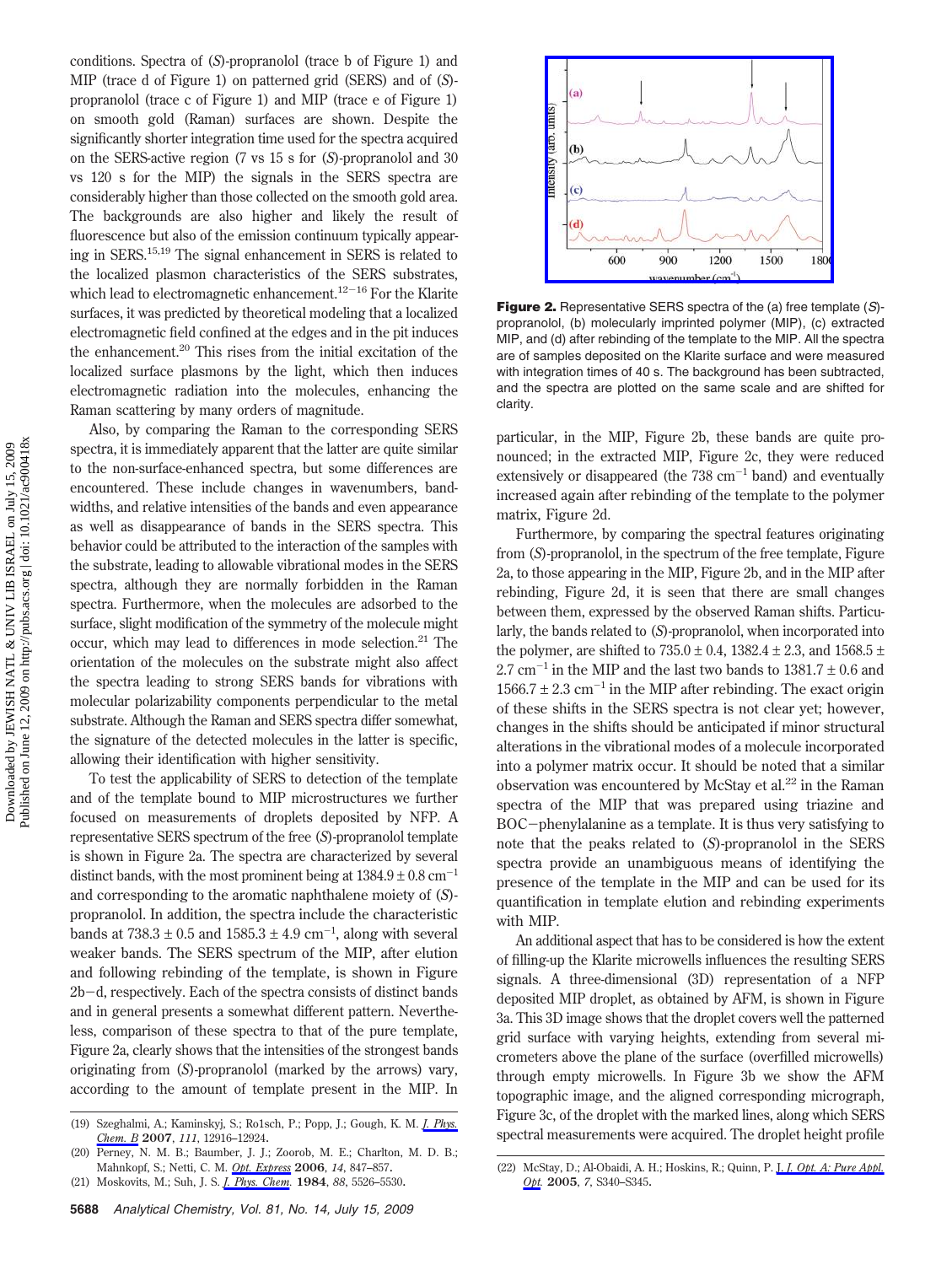

Figure 3. (a) Three-dimensional representation of a droplet of molecularly imprinted polymer (MIP) deposited on the Klarite surface, as characterized by the atomic force microscope (AFM). Aligned AFM (b) and optical (c) images of the droplet. A series of SERS spectra were collected along the line in panel c. The height profile along this line is extracted from the AFM image (b) and plotted in panel d. The red line in panel d indicates the height of the smooth gold surfaces.

along the line marked in Figure 3b is shown in Figure 3d. Considering the droplet height relative to the level of the smooth gold-coated surface, marked by the red line, it is seen that its height starts at  $8 \mu m$ , decreases gradually until its disappearance. at a horizontal distance of approximately 16 *µ*m.

This corresponds very well to the SERS spectra of the MIP droplet, along the line of Figure 3c, which were measured with a step size of 1.5 *<sup>µ</sup>*m. These spectra are presented in Figure 4a-<sup>j</sup> corresponding to the droplet covering the first six pits of the Klarite surface. It is clearly seen that all the spectra show similar spectral features, matching to the SERS spectrum of the MIP, displayed in Figure 2b. The last two traces, k and l, of Figure 4, measured at 17.2 and 31.8 *µ*m from the beginning of the line, are representative spectra from 22 additional spectra that were measured. It is clearly seen that these spectra show very different

signatures compared to the upper traces in Figure  $4a-i$ . In fact, when scanning across the line and departing from the droplet two very broad peaks appear with some small narrow bands, Figure 4k, and finally without narrow bands, Figure 4l. The narrow bands correspond to those observed in the MIP SERS spectra, whereas the broad features correspond to amorphous carbon cluster,<sup>19</sup> implying a contamination of carbon as far as 31.8 *µ*m from the droplet center. The presence of this contamination can be due to some spread over of the droplet on the SERS substrate, during the NFP deposition.

In addition, the spatial variation of the most intense characteristic peaks (1385 and 1585 cm-<sup>1</sup> ) of (*S*)-propranolol in the MIP droplet was assessed. The computed SERS line imaging maps (Figure 5) show that there is some variation in the peak intensities as a function of the measurement position. The peak at  $1585 \text{ cm}^{-1}$